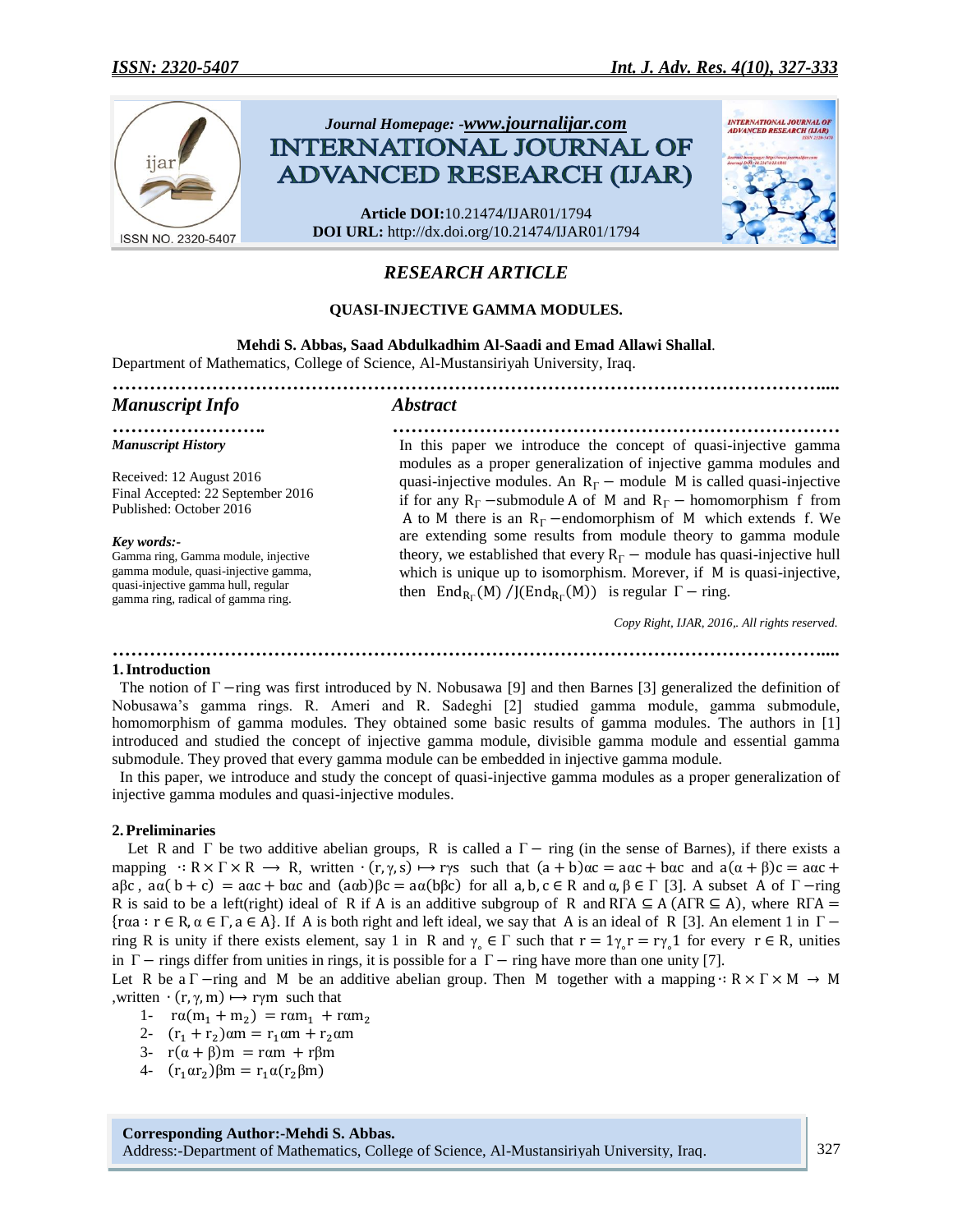for each  $r, r_1, r_2 \in R$ ,  $\alpha, \beta \in \Gamma$  and  $m, m_1, m_2 \in M$ , is called a left  $R_{\Gamma}$  –module, similarly one can defined right  $R_{\Gamma}$  –module [2]. A left  $R_{\Gamma}$  –module M is unitary if there exist elements, say 1 in R and  $\gamma_{\circ} \in \Gamma$  such that  $1\gamma_{\circ}$ m = m for every m  $\in$  M.

Let M be an  $R_\Gamma$  – module. Anonempty subset N of M is said to be an  $R_\Gamma$  –submodule of M (denoted by  $N \le M$ ) if N is a subgroup of M and RTN  $\subseteq$  N, where RTN = { $ran : r \in R$ ,  $\alpha \in \Gamma$ ,  $n \in N$ } [2]. An R<sub>T</sub> – module M is called simple if RFM  $\neq$  0 and the only R<sub>F</sub> – submodules of M are M and 0 [4]. If X is a nonempty subset of M, then the  $R_{\Gamma}$  – submodule of M generated by X denoted by  $\langle X \rangle$  and  $\langle X \rangle = \cap \{N \le M : X \subseteq N\}$ , X is called the generator of  $\langle X \rangle$  and  $\langle X \rangle$  is finitely generated if  $|X| < \infty$ . If  $X = \{x_1, ..., x_n\}$ , then  $\langle X \rangle = \sum_{i=1}^m n_i x_i + \sum_{j=1}^k r_j \gamma_j x_j$ .  $k, m \in \mathbb{N}, n_i \in \mathbb{Z}, \gamma_i \in \Gamma, r_j \in \mathbb{R}, x_i, x_j \in \mathbb{X}$ . In particular, if  $X = \{x\}$ , then  $\langle X \rangle$  is called the cyclic  $R_{\Gamma}$  – submodule of M generated by x. If M is unitary, then  $(X) = \sum_{i=1}^{n} r_i \gamma_i x_i$ :  $n \in \mathbb{N}, \gamma_i \in \Gamma, r_i \in \mathbb{R}, x_i \in X$  [2].

Let M and N be two  $R_{\Gamma}$  – modules. A mapping f: M  $\rightarrow$  N is called homomorphism of  $R_{\Gamma}$  – modules (simply  $R_{\Gamma}$  – homomorphism) if  $f(x + y) = f(x) + f(y)$  and  $f(\gamma x) = r\gamma f(x)$  for each  $x, y \in M$ ,  $r \in R$  and  $\gamma \in \Gamma$ . An  $R_{\Gamma}$  – homomorphism is  $R_\Gamma$  – monomorpism if it is one-to-one and  $R_\Gamma$  – epimorphism if it is onto, the set of all  $R_\Gamma$  – homomorphisms from M into N denote by  $Hom_{R_{\Gamma}}(M, N)$ . In particular, if  $M = N$ , then  $Hom_{R_{\Gamma}}(M, N)$  denote by End<sub>Rr</sub> (M). If M is R<sub>F</sub> – module, then End<sub>Rr</sub> (M) is a  $\Gamma$  – ring with the mapping  $\cdot$ : End<sub>Rr</sub> (M)  $\times \Gamma \times$  End<sub>Rr</sub> ( End<sub>Rr</sub>(M) denoted by  $\cdot$  (f,  $\gamma$ ,  $g$ )  $\mapsto$  fyg where fyg(x) = f(g(1 $\gamma$ x)), for f,  $g \in$  End<sub>Rr</sub>(M),  $\gamma \in \Gamma$  and  $x \in M$ . All modules in this paper are unitary left  $R_{\Gamma}$  –modules and  $\gamma_{\circ} \in \Gamma$  denote to the element such that  $1\gamma_{\circ}$  is the unity, in this case M is a right  $\text{End}_{R_{\Gamma}}(M)$  –module with the mapping  $\cdot : M \times \Gamma \times \text{End}_{R_{\Gamma}}(M) \to \text{End}_{R_{\Gamma}}(M)$  by where  $xyf = f(1yx)$ , for  $f \in End_{R_{\Gamma}}(M)$ ,  $\gamma \in \Gamma$  and  $x \in M$  [2].

Let M and N be two  $R_\Gamma$  – modules. Then M is called N –injective if for any  $R_\Gamma$  – submodule A of N and  $R_\Gamma$  – homomorphism f: A  $\rightarrow$  M, there exists an R<sub>F</sub> – homomorphism g: N  $\rightarrow$  M such that gi = f where i is the inclusion mapping. An  $R_\Gamma$  – module M is injective if it is  $N$  – injective for any  $R_\Gamma$  – module N [1]. An  $R_\Gamma$  – submodule N of  $R_\Gamma$  – module M is essential (denote by  $N \leq_e M$ ) if every nonzero  $R_\Gamma$  – submodule of M has nonzero intersection with  $N$ , in this case we say that  $M$  is an essential extension of  $N$  [1]. It is proved in [1], that every gamma module can be embedded in injective gamma module. The minimal injective extension of M is called injective hull (denote by E(M)) which is unique up to isomorphism.

#### **3.Quasi-injective gamma module**

 In this section we introduce the concept of quasi-injective gamma modules as a generalization of injective gamma modules.

**Definition** 3.1 An  $R_r$  - submodule N of  $R_r$  - module M is called direct summand if there exists an  $R_r$  submodule K of M such that  $M = N + K$  and  $N \cap K = 0$ , in this case M is written as  $M = N \oplus K$ . The  $R_{\Gamma}$  – submodules 0 and M are always direct summand of M.

**Definition 3.2** Let N be an  $R_\Gamma$  – submodule of an  $R_\Gamma$  –module M. A complement of N in M is any  $R_\Gamma$  – submodule denoted by  $N^c$  of M which is maximal with respect to the property  $N \cap N^c = 0$ . By Zorn's lemma, one can be show that every submodule of gamma module has a complement submodule which is not unique in general.

**Definition 3.3** An  $R_{\text{r}}$  – submodule A of an  $R_{\text{r}}$  – module M is called closed in M if it has no proper essential extension in M, that is, the only solution of the relation  $A \leq_e K \leq M$  is  $A = K$ . It is easy to see that every direct summand of M is closed.

In this lemma, we see that every  $R_{\Gamma}$  – submoduleis a direct summand of an essential  $R_{\Gamma}$  – submodule.

**Lemma 3.4** Let N be an  $R_\Gamma$  – submodule of an  $R_\Gamma$  –module M. Then  $N \oplus N^c \leq_R M$ . **Proof.** For each  $R_{\Gamma}$  – submodule K of M such that  $K \cap (N \oplus N^c) = 0$ , if  $a \in N \cap (N^c \oplus K)$ , then  $a = b + k$  where  $b \in N^c$  and  $k \in K$ , so  $k = a - b \in K \cap (N \oplus N^c) = 0$ , hence  $a = b \in N \cap N^c = 0$ , so  $N \cap (N^c \oplus K) = 0$ , by maximality of  $N^c$  we have  $N^c = N^c \oplus K$ , so  $K = 0$ , hence  $N + N^c \leq_e M$ .

**Lemma 3.5** Let N be  $R_\Gamma$  – submodule of an  $R_\Gamma$  – module M and K a complement of N in M. Then: 1. There exists a complement L of K in M such that  $N \leq L$ .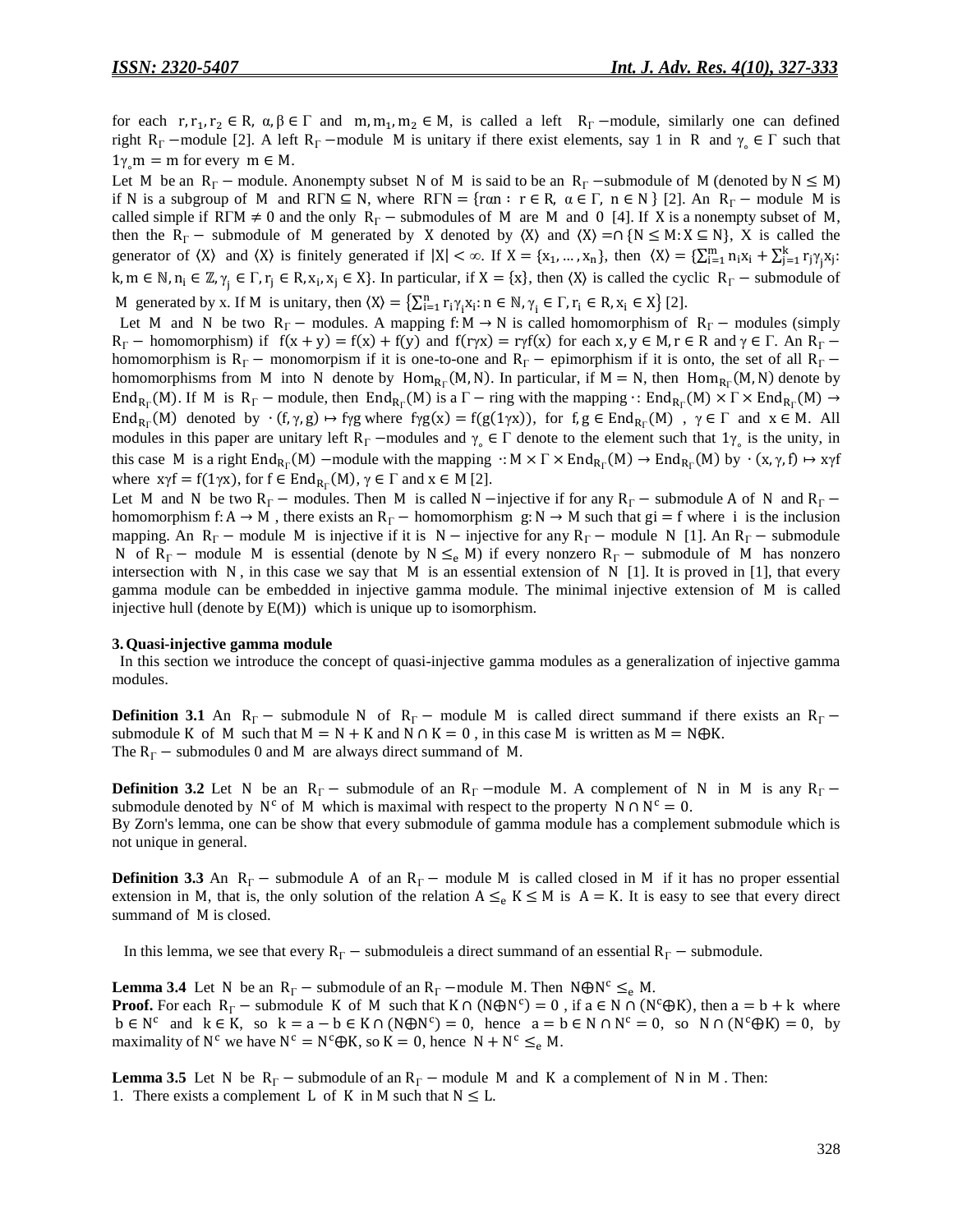- 2. L is a maximal essential extension of N.
- 3. If N is closed, then  $N = L$ .

### **Proof.**

- 1. By Zorn's lemma there exists a complement  $\overline{L}$  of K which contains N.
- 2. For any  $A \leq L$ , since  $L \cap K = 0$ , then  $A \cap K = 0$ . Let  $0 \neq x = a + k \in (A + K) \cap N$  where  $a \in A$  and  $k \in K$ . Then  $k = x - a \in K \cap L = 0$ , so  $k = 0$  and  $x = a \in N \cap A$ , hence  $N \cap A \neq 0$ , so  $N \leq_{\rho} L$ , if P is  $R_{\Gamma}$ submodule of M contains L properly, then  $P \cap K \neq 0$  and  $(P \cap K) \cap N = P \cap (K \cap N) = P \cap 0 = 0$ , thus P is not essential extension of N.
- 3. Follows from (2).

**Definition 3.6** An  $R_r$  – module M is called quasi-injective if for any  $R_r$  – submodule A of Q and for any  $R_r$  – homomorphism f: A  $\rightarrow$  M there exists an R<sub>F</sub> -endomorphism g of M such that gi = f where i is the inclusion mapping of A into M.

In fact, M is a quasi-injective if and only if  $M$  is  $M$  – injective [1].

The proof of the following propositions follow from proposition(3.13) in [1].

**Proposition 3.7** An  $R_{\Gamma}$  – module M is quasi-injective if  $f(M) \subseteq M$  for every  $f \in End(E(M))$ .

**Corollary 3.8** Let M be a quasi-injective  $R_{\Gamma}$  – module and  $\{A_{\lambda} : \lambda \in \Lambda\}$  be a family of an independent set of submodules of M, then M  $\cap$   $(\bigoplus_{\lambda \in \Lambda} A_{\lambda}) = \bigoplus_{\lambda \in \Lambda} (M \cap A_{\lambda}).$ 

**Corollary 3.9** Let M be a quasi-injective  $R_\Gamma$  –module, then:

- 1. Every  $R_{\Gamma}$  submodule of M is essential in a direct summand of M.
- 2. If an  $R_\Gamma$  submodule N of M isomorphic to a summand of M, then N is a summand of M.

### **Proof.**

- 1. Assume  $N \le M$  and  $E(M) = E_1 \oplus E_2$  where  $E_1 = E(N)$ , by proposition(3.7)  $M = (M \cap E_1) \oplus (M \cap E_2)$ , by lemma(3.3) in [1],  $N \leq_e M \cap E_1$ .
- 2. Assume  $N \cong K$  and K is a direct summand of M, then there exists  $R_{\Gamma}$  submodule  $K_1$  of M such that  $M = K \oplus K_1$  and  $R_\Gamma$  - isomorphism  $\alpha: N \to K$ , frome [1] K is  $M$  - injective, so  $\alpha$  can be extended to an  $R_\Gamma$  homomorphism  $\beta$ :  $M \rightarrow K$  such that  $\alpha = \beta i$  where i is the inclusion mapping, so  $M = Im(i) \bigoplus Ker(\beta)$ , hence N is a summand of M.

**Proposition 3.10** Let N be a closed  $R_\Gamma$  – submodule of an  $R_\Gamma$  –module M. If M is quasi-injective, then N is  $M$  – injective.

**Proof.** Let K is  $R_{\Gamma}$  – submodule of M and f: K  $\rightarrow$  N is an  $R_{\Gamma}$  –homomorphism, define  $\Omega = \{(K', f') : K \leq K'\}$ M, f'extended of f to K' by Zorn's lemma  $\Omega$  has a maximal element  $(K_0, f_0)$ , since M is quasi-injective, then f can extended to an  $R_{\Gamma}$  -homomorphism g: M  $\rightarrow$  M. If g(M)  $\nsubseteq$  N, let L be a complement of N in M, since N closed, then N is complement of L, since  $N \subset N + g(M)$ , so  $[N + g(M)] \cap L \neq 0$ , let  $0 \neq x = a + b$  where  $a \in N$  and  $b \in g(M)$ , if  $b \in N$ , then  $x = a + b \in N \cap L = 0$  contradiction, so  $b \notin N$  and  $b = x - a \in L \oplus N$ . Define  $S = \{m \in L \}$  $M: g(m) \in L\bigoplus N$ , S is an  $R_{\Gamma}$  – submodule contains K, take  $t \in M$  such that  $g(t) = b$ , then  $t \in S$  but  $t \notin K$ , if  $\pi: L\oplus N \to N$  is the projection  $R_{\Gamma}$  -homomorphism, then  $\pi g: M \to N$  and  $(\pi g)(k) = \pi(g(k)) = \pi(f(k)) = f(k)$  for each  $k \in K$ , thus  $\pi g$  extending of f which is contradiction, therefore  $g(M) \subseteq N$ .

**Corollary 3.11** Every closed  $R_{\Gamma}$  – submodule N of an quasi-injective  $R_{\Gamma}$  – module M is a direct summand of M, moreover, N is quasi-injective.

**Proof.** Let  $I_N: N \to N$  identity map of N. Then by proposition(3.10) there exists f:  $M \to N$  such that  $fi = I_N$  where i is inclusion mapping, so  $\text{Im}(i) \oplus \text{Ker}(f) = M$ , hence  $N \oplus \text{Ker}(f) = M$ . By lemma(1.5) in [1], we have N is quasiinjective.

**Corollary 3.12** Let M be  $R_{\Gamma}$  – module. Then M is quasi-injective if and only if M $\oplus$ M is quasi-injective . **Proof.** If M is quasi-injective  $R_\Gamma$  – module, then by [1, proposition 1.4] M is  $M \oplus M$  – injective, by [1, lemma 1.5]  $M \oplus M$  is quasi-injective.

The proof of the following propositions follow from proposition(1.3) in [1].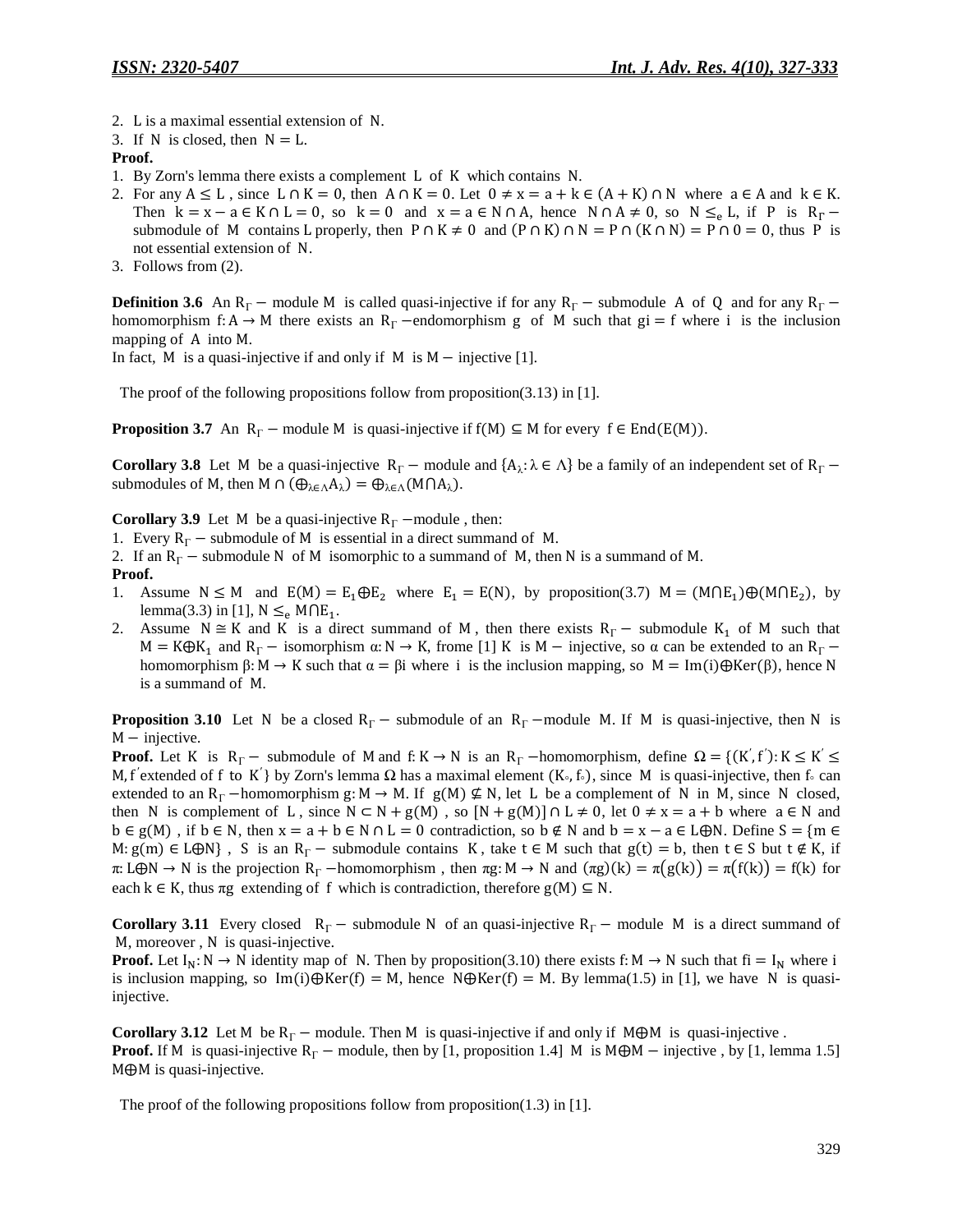**Proposition 3.13** An  $R_\Gamma$  – module M is quasi-injective if and only if for each  $R_\Gamma$  – submodule B of a cyclic  $R_{\Gamma}$  – submodule A, each  $R_{\Gamma}$  –homomorphism  $\alpha: B \to M$  can be extending to an  $R_{\Gamma}$  – homomorphism  $\beta: A \to M$ .

#### **Examples and Remarks 3.14**

- 1. Every simple  $R_{\Gamma}$  module is quasi-injective.
- 2. Every injective R<sub>F</sub> module is quasi-injective, the converse is not true, for example, let R =  $\Gamma$  = Z and M = Z<sub>2</sub> , then M is quasi-injective from(1) but not injective since  $1 \neq 2$ . m. x for any  $x \in M$ , so it is not divisible [1].
- 3. Let F be a field,  $R = \begin{cases} \begin{pmatrix} x \\ 0 \end{pmatrix}$  $\begin{pmatrix} x & y \\ 0 & z \end{pmatrix}$ : x, y, z  $\in$  F}, and  $\Gamma = \left\{ \begin{pmatrix} \gamma \\ 0 \end{pmatrix} \right\}$  $\begin{pmatrix} 1 & p \\ 0 & \lambda \end{pmatrix}$ :  $\gamma, \beta, \lambda \in F$ . R is a  $\Gamma$  - ring with usual multiplication of matrices, consider  $A = \begin{cases} \begin{pmatrix} a & b \\ c & d \end{pmatrix} \end{cases}$  $\begin{pmatrix} a & 0 \\ 0 & 0 \end{pmatrix}$ :  $a \in F$ ,  $B = \left\{ \begin{pmatrix} 0 \\ 0 \end{pmatrix} \right\}$  $\begin{pmatrix} 0 & b \\ 0 & 0 \end{pmatrix}$ :  $b \in F$  and  $C = \left\{ \begin{pmatrix} 0 & b \\ 0 & b \end{pmatrix} \right\}$  $\begin{pmatrix} 0 & b \\ 0 & c \end{pmatrix}$ : b, c  $\in$  F $\}$ , then  $M = A \oplus C$ , and  $B \cong A$ , from corollary(3.9), R is not quasi-injective  $R_{\Gamma}$  – module.
- 4. Direct sum of two quasi-injective  $R_{\Gamma}$  modules need not be quasi-injective, for example,let  $R = \Gamma = Z$ ,  $M_1 = Z_2$  and  $M_2 = Q$  from example(2) and example(2.3) in [1]  $M_1$  and  $M_2$  are quasi-injective. But M =  $M_1 \oplus M_2$  is not quasi-injective, since if the  $R_\Gamma$  – homomorphism f:  $0 \oplus Z \rightarrow M$  by  $f(0,n) = (\bar{n}, 0)$  extended to  $R_{\Gamma}$  – endomorphism g of M, then  $g(0,1) = g(2.1, (0, \frac{1}{2})) = 2.1. g(0, \frac{1}{2})$  $(2x, 2y)$ , so  $(1,0) = g(0,1) = (2x, 2y) = (0,2y)$  contradiction.
- 5. If  $R_r$  module M contains a copy of R as  $R_r$  –module, then M is quasi-injective if and only if M is injective.
- 6. An R<sub>F</sub> module M is quasi-injective if and only if for each essential R<sub>F</sub> –submodule N of M, each R<sub>F</sub> homomorphism f: N  $\rightarrow$  M can be extended to R<sub>r</sub> – endomorphism of M. For each R<sub>r</sub> –submodule N of M and each  $R_\Gamma$  -homomorphism f: N  $\rightarrow$  M, define g: N $\bigoplus N^c \rightarrow M$  by  $g(n + n') = f(n) + n'$  where  $n \in N$  and  $n' \in N^c$ since N $\bigoplus N^c$  is essential by lemma(3.4), then g can be extended to  $R_r$  – endomorphism h of M, clear that h is extending of f.

**Lemma** 3.15 Let M be a quasi-injective  $R_\Gamma$  – module. Then M is injective if there exist an  $R_\Gamma$  – epimorphism from  $M$  to  $E(M)$ .

**Proof.** Let f:  $M \to E(M)$  be an  $R_F$  – epimorphism. Then there exists an  $R_F$  – endomorphism h:  $E(M) \to E(M)$  such that  $f = h$  , since M is quasi-injective, then  $h(M) \subseteq M$ , hence  $E(M) = f(M) = h(M) = h(M) \subseteq M$ , so M =  $E(M)$ , Thus M is injective  $R_{\Gamma}$  – module.

The annihilator of a left  $R_{\Gamma}$  – module M define by  $Ann_R(M) = {r \in R : r \Gamma M = 0}$  and the annihilator of m  $\epsilon$ define by  $Ann_R(m) = \{r \in R : r\Gamma m = 0\}$  [4]. We denote  $\ell_{R_{\Gamma}}(M)$  and  $\ell_{R_{\Gamma}}(m)$  instead of  $Ann_R(M)$  and  $Ann_R(m)$ .

**Definition** 3.16 Let M be an R<sub>F</sub> – module,  $a \in M$  and  $\gamma \in \Gamma$ . The left Annihilator of m in R with respect to  $\gamma$ define by  $\ell_{R_{\Gamma}}^{\gamma}(m) = \{r \in R : r \gamma m = 0\}.$ 

It's clear that  $\ell_{R_{\Gamma}}(M) \subseteq \ell_{R_{\Gamma}}(m) \subseteq \ell_{R_{\Gamma}}^{\gamma}(m)$ , in fact  $\ell_{R_{\Gamma}}(M) = \bigcap_{m \in M} \ell_{R_{\Gamma}}(m) = \bigcap_{m \in M} \ell_{R_{\Gamma}}^{\gamma}(m)$ γ .

The following proposition gives a characterization of quasi-injective gamma modules.

**Proposition** 3.17 An  $R_r$  – module M is quasi-injective if and only if for each left ideal L of R, each  $R_r$  – homomorphism  $f: L \to M$  with  $\ell_{R_{\Gamma}}^{\gamma_{\circ}}(a) \subseteq \text{Ker}(f)$  for some  $a \in M$ , f can be extending to an  $R_{\Gamma}$  - homomorphism from R to M.

**Proof.** Assume M is quasi-injective  $R_\Gamma$  – module , L a left ideal of R and f an  $R_\Gamma$  – homomorphism from L to M with  $\ell_{R_{\Gamma}}^{\gamma_{\circ}}(a) \subseteq \text{Ker}(f)$  for some  $a \in M$ . Then  $L_{\gamma_{\circ}}a$  is  $R_{\Gamma}$  – submodule of  $\langle a \rangle$ , define  $\alpha: L_{\gamma_{\circ}}a \to M$  by  $\alpha(r_{\gamma_{\circ}}a) = f(r)$ for any  $r\gamma_a a \in L\gamma_a a$ , if  $r\gamma_a a = 0$ , then  $\ell_{R_\Gamma}^{\gamma_a}(a) \subseteq \text{Ker}(f)$ , so  $f(r) = 0$ , hence  $\alpha$  is well defined and easily to show  $\alpha$  is  $R_{\Gamma}$  – homomorphism, then by proposition(3.13)  $\alpha$  can extends to an  $R_{\Gamma}$  – homomorphism  $\beta$ :  $\langle a \rangle \rightarrow M$ , define  $g: R \to M$  by  $g(r) = \beta(r\gamma_a a)$  for each  $r \in R$ . Since  $f(r) = \alpha(r\gamma_a a) = \beta(r\gamma_a a) = g(r)$  for each  $r \in L$ , then g extended to f. Conversely, Assume B is any  $R_{\Gamma}$  – submodule of M and  $\alpha: B \to M$  is  $R_{\Gamma}$  – homomorphism. By Zorn's lemma there exists a maximal element  $(B_\circ, \alpha_\circ)$  such that  $B \leq B_\circ$  and  $\alpha_\circ$  extends of  $\alpha$  to  $B_\circ$ , if  $B_\circ = M$  the proof complete, if not there exists  $a \in M$  and  $a \notin B_o$ , take  $L = \{r \in R : r \gamma_a a \in B_o\}$ , then L is left ideal of R, define  $\varphi: L \to M$  by  $\varphi(r) = \alpha_o(r \gamma_o a)$  for each  $r \in L$ , if  $r = 0$ , then  $r \gamma_o a = 0$ , so  $0 = \alpha_o(r \gamma_o a) = \varphi(r)$ , therefore  $\varphi$  is well define and it is  $R_{\Gamma}$  – homomorphism and for each  $r \in \ell_{R_{\Gamma}}^{\gamma_o}(a)$ , then  $r \gamma_o a = 0$ , so  $0 = \alpha_o(r \gamma_o a) = \varphi(r)$ , so  $r \in \text{Ker}(\varphi)$ , thus  $\ell_{R_{\Gamma}}^{\gamma_{o}}(a) \subseteq \text{Ker}(\varphi)$ , by hypothesis  $\varphi$  extended to  $R_{\Gamma}$  – homomorphism  $\lambda: R \to M$ . Define  $R_{\Gamma}$  – submodule C by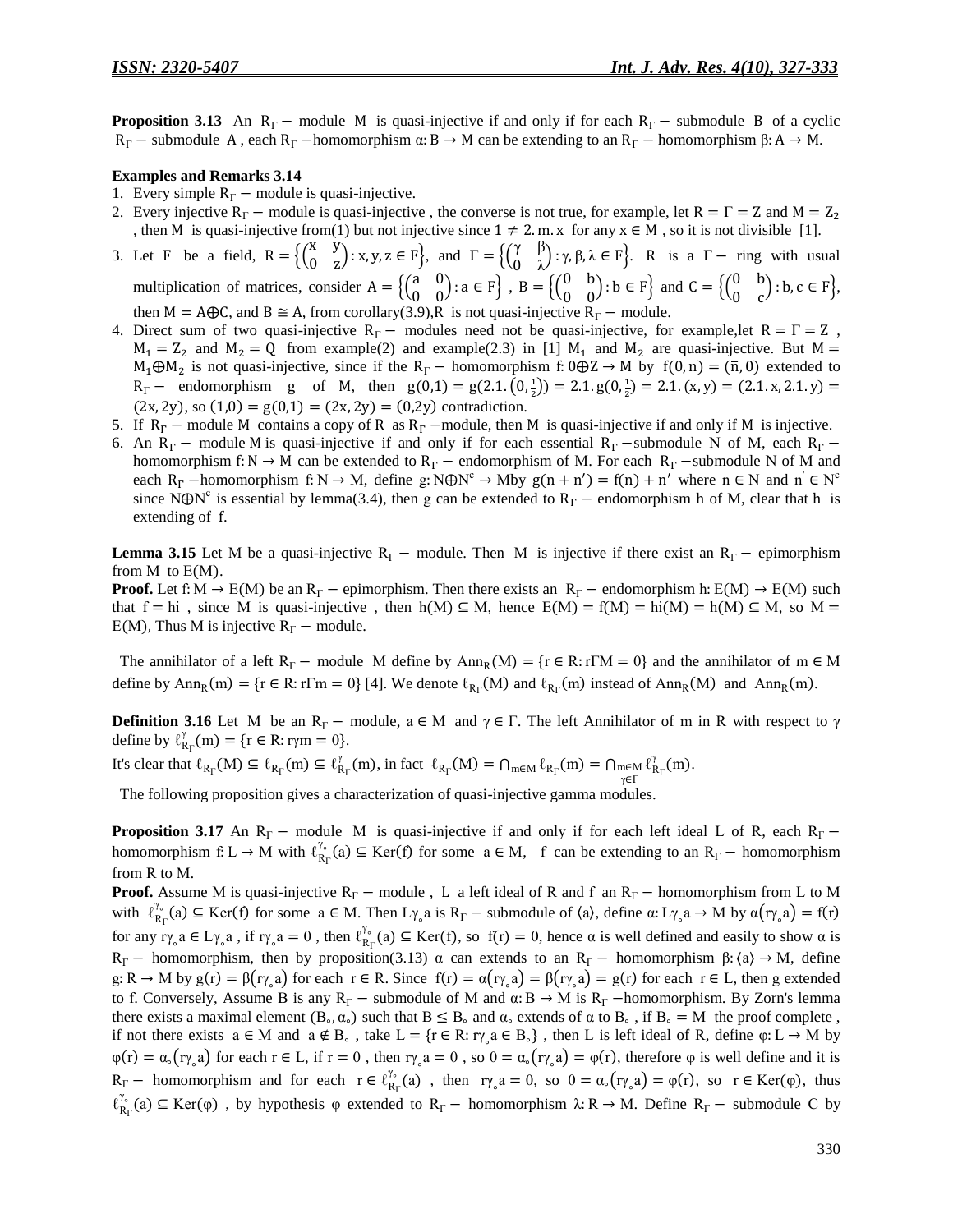$C = B_o + R\gamma_o a$  and  $\beta: C \to M$  by  $\beta(b_o + r\gamma_o a) = \alpha_o(b_o) + \lambda(r)$  for each  $b_o \in B_o$  and  $r \in R$ , if  $b_o + r\gamma_o a = 0$ , then  $b_{\circ} = -r\gamma_{\circ} a \in B_{\circ}$ , so  $r \in L$  and hence  $\lambda(r) = \varphi(r) = \alpha_{\circ}(r\gamma_{\circ} a) = -\alpha_{\circ}(b_{\circ})$ , thus  $\beta(b_{\circ} + r\gamma_{\circ} a) = 0$ , so  $\beta$  is well defined and it is  $R_{\Gamma}$  – homomorphism, for each  $b \in B$ ,  $\alpha(b) = \alpha_0(b) = \alpha_0(b) + \lambda(0) = \beta(b)$ , a contradiction with maximality of  $(B_0, \alpha_0)$ , so  $B_0 = M$ , thus M is quasi-injective.

**Proposition 3.18** If M is an  $R_{\Gamma}$  –module  $E = End_{R_{\Gamma}}(E(M))$  and  $Q = MTE$ , where  $MTE = \{xyf : x \in M, \alpha \in \Gamma \text{ and } \Gamma\}$  $f \in E \}$ , then:

- 1. Q is an quasi-injective  $R_r$  submodule of E(M) containing M.
- 2. Q is the intersection of quasi-injective  $R_r$  submodule of E(M) containing M.
- 3.  $M = Q$  if and only if M is quasi-injective.
- 4. Q is the smallest quasi-injective  $R_F$  submodule of E(M) that contains M, furthermore, Q is essential extension of M.

#### **Proof.**

- 1. Since  $M = 1_{E(M)}(M) = 1_{E(M)}(1_{V}M) = My \cdot 1_{E(M)} \subseteq Q$ , this shows that Q contains M. For all  $x \in M$ ,  $\alpha \in \Gamma$  and  $f \in E$ , then  $x\gamma f = f(1\gamma x) \in E(M)$ , so  $Q \subseteq E(M)$ , clearly that Q is an  $R_{\Gamma}$  – submodule of E(M). If N is an  $R_{\Gamma}$  – submodule of Q and f: N  $\rightarrow$  Q is an R<sub>F</sub> – homomorphism, by injectivity of E(M), there exists  $\varphi$ : E(M)  $\rightarrow$  E(M) which extends f. Since  $\varphi$ (x $\gamma f$ ) =  $\varphi$ (f(1 $\gamma$ x)) =  $(\varphi \gamma_s f)(1 \gamma x)$  =  $(\varphi \gamma_s f)(1 \gamma x)$  =  $\chi$  $\gamma$ ( $\varphi \gamma_s f$ )  $\in Q$  for  $x \in M$ , and  $f \in E$ , therefore  $\varphi(Q) \subseteq Q$ , so if define  $\overline{\varphi} = \varphi_{|Q}$ , then  $\overline{\varphi}_{|N} = f$  and thus Q is quasi-injective  $R_{\Gamma}$  – module.
- 2. Let Q' be a quasi-injective  $R_r$  submodule of E(M) containing M, By proposition(3.7) and part(1)  $f(Q') \subseteq Q'$ for  $f \in E$ , since  $M \subseteq Q'$ , then  $Q = MFE \subseteq Q'TE \subseteq E(1TQ') \subseteq E(Q') \subseteq Q'$  and this shows that Q is the smallest one. Now for any family of a quasi-injective  $R_\Gamma$  – submodules  ${Q_\alpha}_{\alpha \in \Lambda}$  of E(M) each of which contains M, then  $Q \subseteq \cap_{\alpha \in \Lambda} Q_{\alpha}$ , but  $\cap_{\alpha \in \Lambda} Q_{\alpha} \subseteq Q$ , since  $Q \in \{Q_{\alpha}\}_{{\alpha \in \Lambda}}$ . Thus  $Q = \cap_{\alpha \in \Lambda} Q_{\alpha}$ .
- 3. Follows from(1) and from(2).
- 4. It's Clear from(2) Q is the smallest quasi-injective  $R_r$  submodule of E(M) contains M, since M essential in  $E(M)$ , hence Q is essential in  $E(M)$  [1].

**Definition 3.19** Let M be an R<sub>F</sub> – module. A quasi-injective hull of M denoted by Q(M) is a quasi-injective R<sub>F</sub> – module containing M such that for any  $R_\Gamma$  – monomorphism f from M into a quasi-injective  $R_\Gamma$  – module N, extends to an  $R_{\Gamma}$  – monomorphism from Q(M) into N. In fact, Q(M) = M $\Gamma$ End<sub>R $_{\Gamma}$ </sub>(E(M)).

**Lemma 3.20** Every  $R_{\Gamma}$  – module has a quasi-injective hull which is unique up to isomorphism.

**Proof.** Let M be  $R_\Gamma$  –module, for each quasi-injective extension N of M and  $R_\Gamma$  – monomorphism f from M into N, let  $E = \text{End}_{R_{\Gamma}}(E(M))$ ,  $E^* = \text{End}_{R_{\Gamma}}(E(N))$  and  $Q = M \Gamma E$ . By proposition(3.7), we have NTE<sup>\*</sup>  $\subseteq N$ . Since E(N) is injective R<sub>F</sub> – module, there exists R<sub>F</sub> – homomorphism g: Q  $\rightarrow$  E(N) such that gi<sub>M</sub> = i<sub>N</sub>f where  $i<sub>N</sub>(i<sub>N</sub>)$  is the inclusion mapping of M(N) into  $Q(E(N))$ , if  $x \in \text{Ker}(g) \cap M$ , then  $f(x) = g(x) = 0$ , so  $f(x) = 0$ , hence  $x \in \text{Ker}(f) = 0$ , thus g is  $R_{\Gamma}$  – monomorphism, hence g(Q) is quasi-injective and so  $E^* \Gamma(g(Q)) \subseteq g(Q)$ , take  $X = N \cap g(Q)$ , then  $X \Gamma E^* \subseteq X$ , so by proposition(3.7), X is quasi-injective, hence  $g^{-1}(X)$  is quasi-injective  $R_{\Gamma}$  – submodule of E(M) contains M, by proposition(3.18)  $Q = g^{-1}(X)$ , hence  $g(Q) = X \subseteq N$ . If there exists another quasi-injective hull T of M, then there exists an  $R_\Gamma$  – monomorphism  $g: T \to Q$  such that  $g'f = i$  where i inclusion mapping from M to Q, for each  $x\gamma h \in Q$ ,  $g'g(x\gamma h) = g'g(x\gamma h) = g'i_Nf(x\gamma h) = h(1\gamma x) = x\gamma h$ , so  $g'g =$ , hence g' is  $R_{\Gamma}$  – isomorphism.

**Definition 3.21** Let M be an  $R_r$  – module and I a left ideal of R. M is called I – bounded if for each left ideal J of R, there exists an element m in M with  $\ell_{R_{\Gamma}}(m) \leq J$  if and only if  $I \leq J$ .

Every  $R_{\Gamma}$  – module M is R – bounded, since  $0 \in M$  and  $\ell_{R_{\Gamma}}(0) = R$  and M is  $0$  – bounded if there exists an element m in M with  $\ell_{R_{\Gamma}}(m) \leq J$  for each ideal J of R.

**Remarks 3.22** Let I be a left ideal of a  $\Gamma$  – ring R and M is an I – bounded  $R_{\Gamma}$  – module. Then

1. I is the minimal ideal of R with the property  $I = \ell_{R_r}(m)$  fore some  $m \in M$ . Since  $I \leq I$ , so by definition(3.21), there exists  $m \in M$  such that  $\ell_{R_r}(m) \leq l$ . On the other hand, since  $\ell_{R_r}(m) \leq \ell_{R_r}(m)$  again by definition(3.21)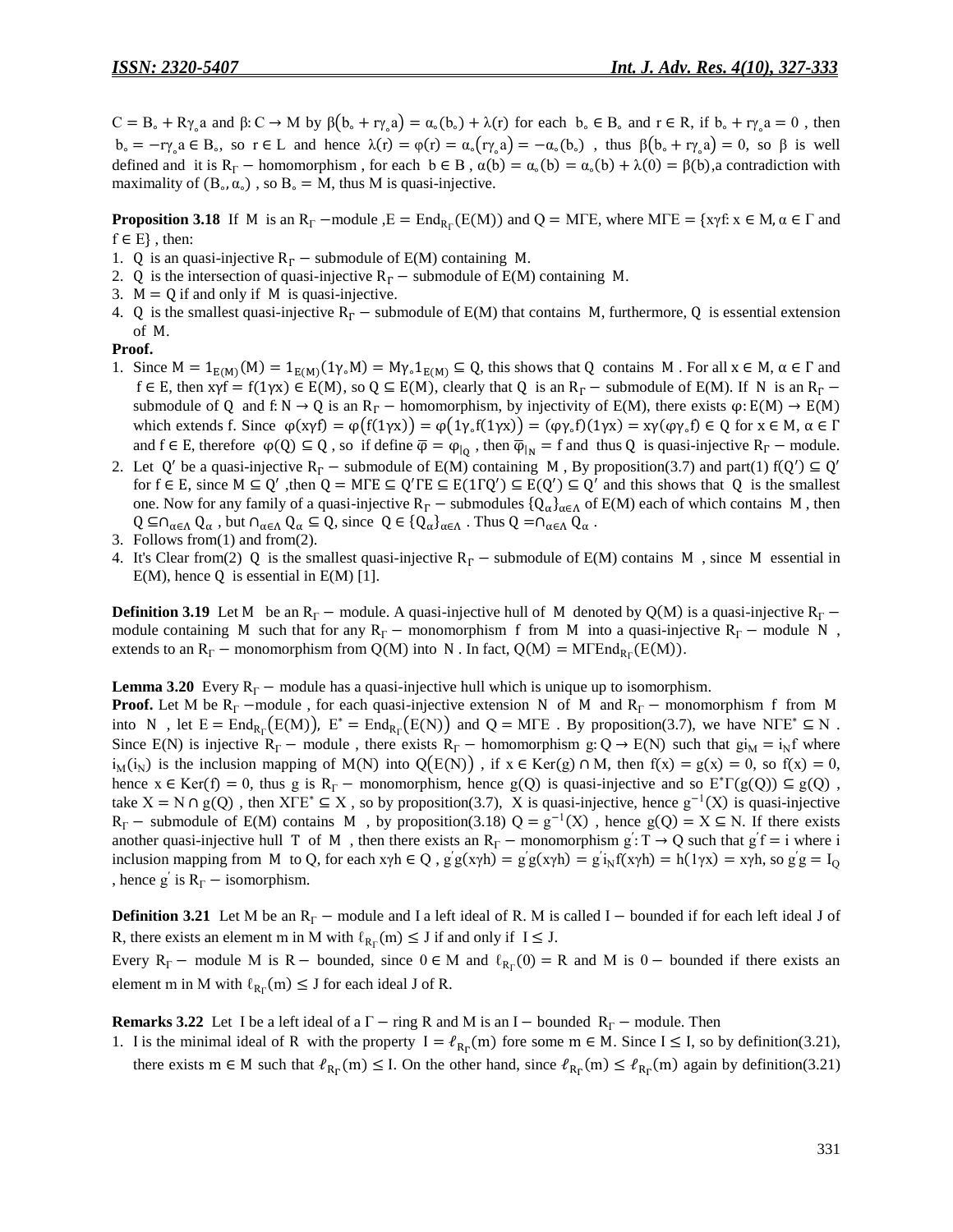we have  $I \leq \ell_{Br}(m)$ , so  $I = \ell_{Br}(m)$ . For the minimality, if there exists a left ideal  $I_1$  of R such that  $I_1 = \ell_{Br}(m)$ fore some  $x \in M$ , since  $\ell_{R_n}(x) \leq I_1$ , by definition(3.21) we have  $I \leq I_1$ .

- 2. I is two-sided ideal of R. Since  $I = \ell_{R_n}(m)$ , then IFM  $\leq I$ Fm = 0. So (IFR)FM = IF(RFM)  $\leq I$ FM = 0, hence IFR  $\leq \ell_{R_{\rm r}}(M) \leq \ell_{R_{\rm r}}(m) = I$ , therefore I is two-sided ideal.
- 3. Suppose there exists  $m_1 \in M$  such that  $I \nleq \ell_{R_n}(m_1)$ , then there is no element  $x \in M$  such that  $\ell_{R_n}(m_1)$  $\ell_{R_{\Gamma}}(m_1)$  which is a contradiction. Thus  $I \leq \bigcap_{m \in M} \ell_{R_{\Gamma}}(m)$  for each  $m \in M$ .
- 4. Since  $I \leq \ell_{R_r}(m)$  for each  $m \in M$ , then  $I \leq \bigcap_{m \in M} \ell_{R_r}(m) = \ell_{R_r}(M)$ , so M is  $(R/I)_\Gamma$  module by the rule  $(r + I, \gamma, m) \mapsto r\gamma m$  for each  $r \in R$ ,  $\gamma \in \Gamma$  and  $m \in M$  [2].

The following proposition gives a characterization of quasi-injective gamma modules.

**Theorem 3.23** Let M be an I – bounded  $R_\Gamma$  – module. Then M is quasi-injective if and only if it is injective as an  $(R/I)<sub>\Gamma</sub>$  – module.

**Proof.** Assume M is quasi-injective R<sub>F</sub> –module. Let K/I is an R<sub>F</sub> – submodule of R/I and f: K/I  $\rightarrow$  M an R<sub>F</sub> – homomorphism. Define  $\alpha: K \to M$  by  $\alpha(r) = f(r + I)$  for each  $r \in K$ , if  $r = 0$ , then  $f(r + I) = 0$ , hence  $\alpha$  is welldefined and it's easily to show that  $\alpha$  is  $R_{\Gamma}$  – homomorphism. Since  $I \leq Ker(f)$ , then  $I = \ell_{R_{\Gamma}}(M) \leq Ker(\alpha)$ . So  $\ell_{R_{\Gamma}}^{\gamma_{\circ}}(a) \subseteq \text{Ker}(\alpha)$ , hence by proposition(3.17)  $\alpha$  can extends to an  $R_{\Gamma}$  – homomorphism  $\beta: R \to M$ . Define g: R/I Q by  $g(r + I) = \beta(r)$  for each  $r \in R$ . If  $r + I = I$ , then  $r \in I$ , so  $\beta(r) = \alpha(r) = 0$ , thus  $g(r + I) = 0$ , therefore g is well-defined and for each  $r \in K$ ,  $g(r + I) = \beta(r) = \alpha(r) = f(r + I)$ , then M is injective as  $(R/I)<sub>\Gamma</sub>$  - module.

**Corollary 3.24** Let M is  $0$  – bounded  $R_\Gamma$  – module. Then M is quasi-injective if and only if it is injective.

#### **Examples 3.25**

- 1. If R is simple, then R is  $0 -$  bounded. Since  $RTR \neq 0$ , then there exists a non-zero element  $r \in R$ , since  $r = 1\gamma_{\circ}r$ , so  $1 \notin \ell_{R_{\rm B}}^{\gamma_{\circ}}(r)$ , thus  $\ell_{R_{\rm B}}^{\gamma_{\circ}}(r) \neq R$ , hence  $\ell_{R_{\rm B}}(r) = 0$ . In particular,  $Z_2$  as  $(Z_2)_{Z}$  - module is  $0 -$ bounded.
- 2. The  $Z_2$  module  $Z_2$  is not 0 –bounded .Take the ideal  $J = 3Z$ , since  $Z_2 = \{0,1\}$ ,  $\ell_{R_E}(0) = Z$  and  $\ell_{R_E}(0)$  $\{n \in \mathbb{Z}: n \text{ is even}\},$  so there is not  $m \in \mathbb{Z}_2$  such that  $\ell_{R_n}(m) \leq J$  but  $0 \leq J$ . By example(3.14)(2)  $\mathbb{Z}_2$  is quasiinjective but not injective, this example show that the condition of  $0 -$  bounded in corollary(3.24) cannot be dropped.
- 3. The  $Z_z$  module Z is 0 bounded for each ideal J of Z. Since  $\ell_{R_r}(n) = 0 \leq J$  for any nonzero n in Z.
- 4. Let  $R = Z_{12}$ ,  $\Gamma = Z$  and  $M = Z_{12}$ , take  $I_1 = \{0\}$ ,  $I_2 = \{0,6\}$ ,  $I_3 = \{0,4,8\}$ ,  $I_4 = \{0,3,6,9\}$ ,  $I_5 = \{0,2,4,6,8,10\}$ , then  $\ell_{R_{\rm F}}(0) = Z_{12} \ell_{R_{\rm F}}(1) = \ell_{R_{\rm F}}(5) = \ell_{R_{\rm F}}(7) = \ell_{R_{\rm F}}(11) = I_1$ ,  $\ell_{R_{\rm F}}(2) = I_2 \ell_{R_{\rm F}}(3) = \ell_{R_{\rm F}}(9) = I_3$ ,  $\ell_{R_{\rm F}}(11) = I_1 \ell_{R_{\rm F}}(11) = I_2 \ell_{R_{\rm F}}(11) = I_3$  $\ell_{R_{\rm F}}(8) = I_4$ ,  $\ell_{R_{\rm F}}(6) = I_5$ , hence  $Z_{12}$  is  $I_1$  – bounded,  $I_2$  – bounded,  $I_3$  – bounded,  $I_4$  – bounded, bounded and  $Z_{12}$  – bounded. So  $Z_{12}$  is injective as  $(Z_{12}/I_j)_Z$  – module (j=1,2,...,6) by theorem(3.23).

**Lemma 3.26** If direct sum of every pair of quasi-injective  $R_r$  – modules is quasi-injective, then every quasiinjective is injective.

**Proof.** For any ideal I of R and  $R_F$  – homomorphism f: I  $\rightarrow$  M, since M $\oplus E(R)$  is quasi-injective, then there exists an R<sub>F</sub> – endomorphism g of M such that  $i_M f = gi_R i_I$  where  $i_M(i_R, i_I)$  is the inclusion mapping of M(R, I) into  $M\bigoplus E(R)(M\bigoplus E(R), R)$ . Define  $\overline{g}: R \to M$  by  $\overline{g} = \pi_1 g i_R$  where  $\pi_1$  is the projection of  $M\bigoplus E(R)$  into M, then  $\overline{g}i_I(n) = \pi_1 g i_R i_I(n) = \pi_1 i_M f(n) = f(n)$  for each  $n \in I$ , so by proposition(1.7) in [1] M is injective.

Let R be a  $\Gamma$  -ring, the radical  $J(R)$  of R is the set of all elements of R which annihilates all simple R<sub> $\Gamma$ </sub> modules [6]. An element a in  $\Gamma$  -ring R is called left quasi-regular if there exists a' in R such that  $a + a' + a'\gamma a =$ for each  $\gamma \in \Gamma$ , an ideal I of R is left quasi-regular if each its elements is left quasi-regular [10].

**Theorem 3.27 [10]** Let R be  $\Gamma$  -ring. Then the radical  $J(R)$  of R is left quasi-regular ideal of R contains every left quasi-regular ideal of R.